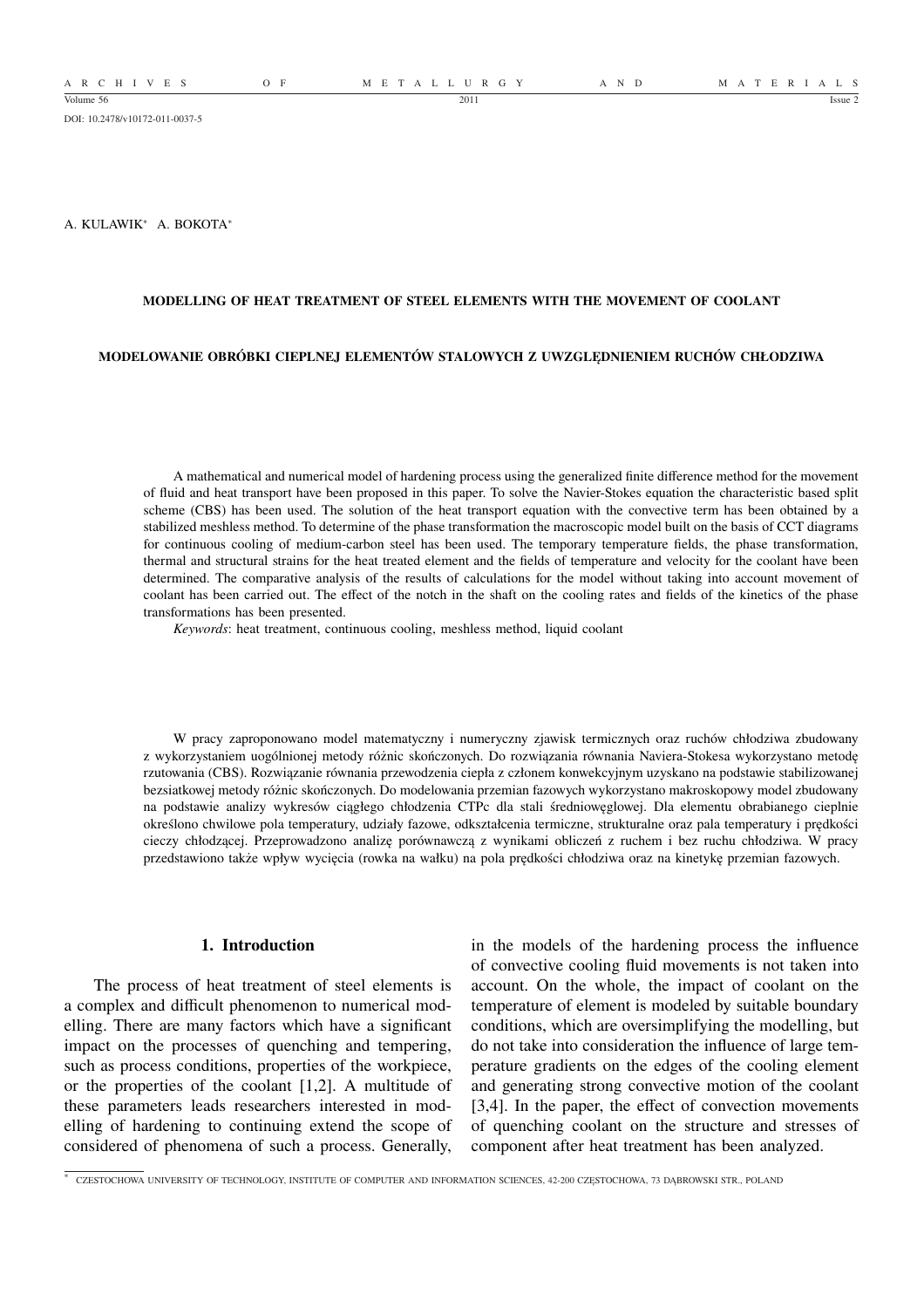

Fig. 1. Conceptual diagram of the analyzed problem

### **2. Temperature fields**

In modelling the processes of heat treatment have a significant role taken into account movements of natural or a forced convection. These movements usually occurring in the coolant are approximated by the appropriate boundary conditions. However, this approach may lead to a large error of approximation. This occurs when the coolant is liquid, and also for geometrically complex parts of machines. Therefore, the model of heat transport for heat treatment processes should take into account the movements of the liquid coolant. In presented paper a numerical model of heat transfer for the coolant and the cooled axisymmetric element in the hardening process is described.

The temperature fields are determined on the basis of the heat transfer equation with convection term, which for axially symmetric space take the following form:

$$
\frac{\lambda}{r} \frac{\partial T}{\partial r} + \frac{\partial}{\partial r} \left( \lambda \frac{\partial T}{\partial r} \right) + \frac{\partial}{\partial z} \left( \lambda \frac{\partial T}{\partial z} \right) -
$$
\n
$$
-\rho C \left( V_r \frac{\partial T}{\partial r} + V_z \frac{\partial T}{\partial z} \right) - \rho C \frac{\partial T}{\partial t} = q_V
$$
\n(1)

where *T* [K] is the temperature, *t* [s] is the time,  $\lambda =$  $\lambda(T)$  [W/mK] is the thermal conductivity,  $\rho$  [kg/m<sup>3</sup>] is the density, *C* [J/kgK] is the specific heat, *V* [m/s] is the velocity,  $q_v$  [J/m<sup>3</sup>s] is the volumetric heat source,  $r -$  is a distance from the symmetry axis.

In equation (1) latent heat of the phase transformation as volumetric heat source in heat transfer equation is introduced:  $\overline{a}$ 

$$
q_V = \sum_i H_i \frac{\Delta \eta_i}{\Delta t} \rho \tag{2}
$$

where:  $H_i[J/kg]$  is the heat of the "*i*" transformation,  $\Delta \eta_i$  is the volumetric increment of the "i" phase.

For high- and medium-carbon steel should be taken into account changes in temperature caused by latent heats of the phase transformation. The effect of these reactions is significant on the cooling temperature. This is particularly visible during the hardening process when a high volume transformation austenite to pearlite occurs. In the literature of latent heat of phase transformation the models, heat of transformation for particular phase (dependent on the temperature and chemical composition) are described [2]. In presented paper the results of

analysis of Fe-C-Mn system and constant value of enthalpy for austenite-martensite transformation are used [2,5]. This solution is approximated by the polynomial function of the third degree:

$$
H_{\gamma \to \alpha} (T) = 0.00064156 \cdot T^3 - 0.59347 \cdot T^2 ++ 245.24 \cdot T - 145423
$$
  

$$
H_{\gamma \to P} (T) = 0.00093038 \cdot T^3 - 1.0536 \cdot T^2 ++ 475.96 \cdot T - 212728
$$
(3)  

$$
H_{\gamma \to B} (T) = 0.00077541 \cdot T^3 - 0.81671 \cdot T^2 ++ 365.01 \cdot T - 176705
$$
  

$$
H_{\gamma \to M} (T) = 8.25 \cdot 10^4
$$

where:  $H_{\gamma \to \alpha}[J/kg]$  is the heat of austenite to ferrite transformation,  $H_{\gamma \to P}$  is the heat of austenite to pearlite transformation,  $H_{\gamma \to B}$  is the heat of austenite to bainite transformation,  $H_{\gamma \to M}$  is the heat of austenite to martensite transformation,  $T$  is the temperature  $[°C]$ .

As already indicated, the latent heats of the transformations have especially influence on the changes of temperature and on the kinetics of the phase transformations in the volumetric hardening for high or medium carbon steels, whereas it is insignificant in the transformations during the surface hardening for these steels.

#### **2.1. Numerical method**

Modelling of technological processes is a difficult task and sets many problems for developer. Incorporation of the characteristic features of the phenomena occurring in the modeled process is fundamental into any correctness model. Selection of method at the beginning construction of application is very significant. Potential problems in modelling often occur as a result of the wrong choice modelling method, therefore it is important to know the advantages and disadvantages of the chosen method of modelling. Unfortunately, on the beginning of development of a model is rarely possible predicted the future problems and pathways of algorithm development. Because of its advantages the generalized finite difference method has been chosen. This choice is related to, inter alia, easy adaptation to the changes of mesh geometry.

For the modelling of heat flow the generalized finite difference method was used [6,7]. So that a function of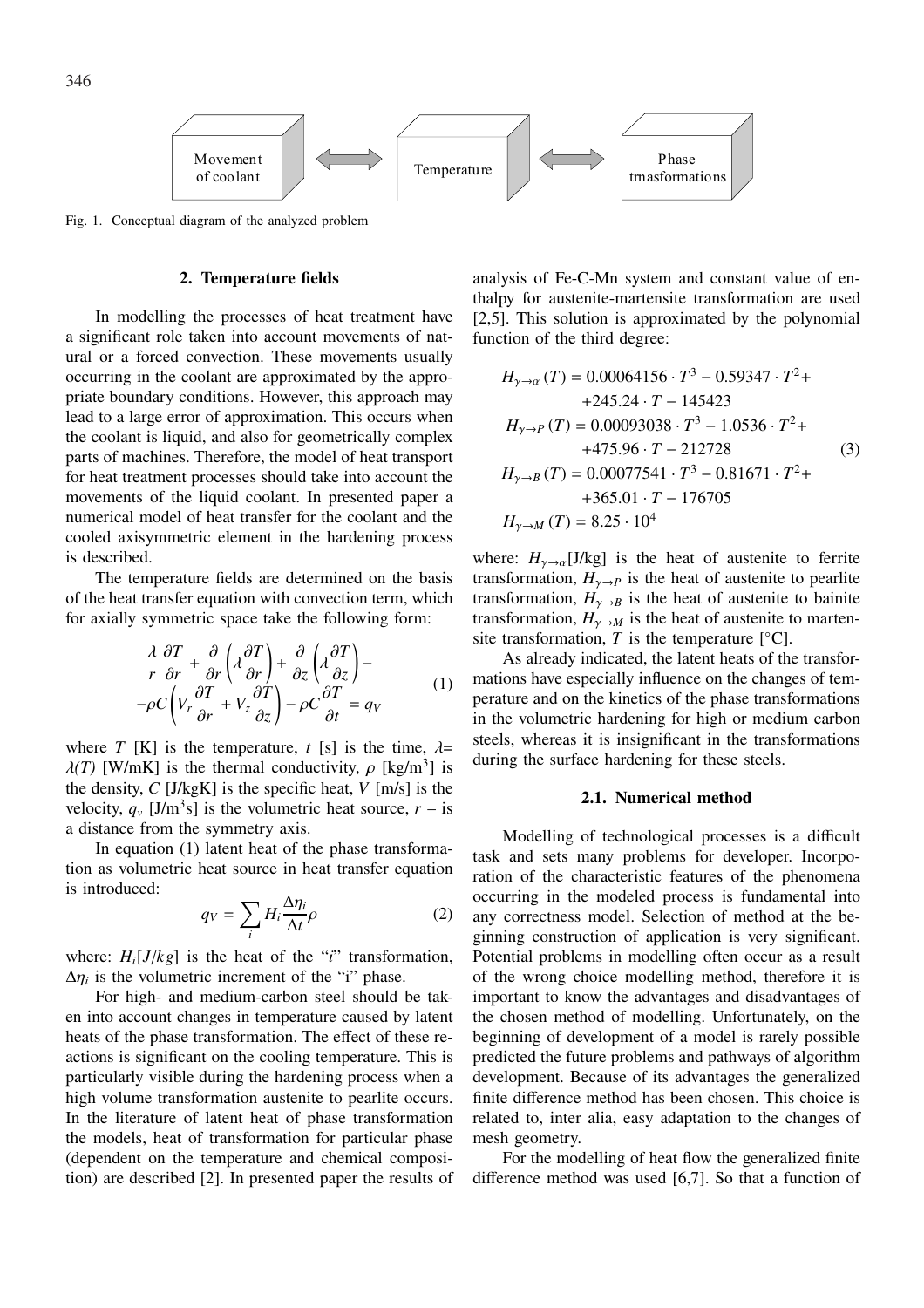temperature has been developed into Taylor series with an accuracy to the second derivative:

$$
T_j = T_i + \left(\frac{\partial T}{\partial r}\right)_i h_j + \left(\frac{\partial T}{\partial z}\right)_i k_j + \frac{1}{2} \left(\frac{\partial^2 T}{\partial r^2}\right)_i h_j^2 +
$$
  
+ 
$$
\frac{1}{2} \left(\frac{\partial^2 T}{\partial z^2}\right)_i k_j^2 + \left(\frac{\partial^2 T}{\partial r \partial z}\right)_i h_j k_j
$$
(4)

where:  $h_j = r_j - r_i$ ,  $k_j = z_j - z_i$ , "*i*" number of the central-node, "*j*" additional numbers of nodes around the central node.

The following criterion for the quality of approximations derived in the central node has been assumed:

$$
J = \sum_{j=1}^{n} \left( \left( T_i - T_j + \left( \frac{\partial T}{\partial r} \right)_i h_j + \left( \frac{\partial T}{\partial z} \right)_i k_j + \frac{1}{2} \left( \frac{\partial^2 T}{\partial r^2} \right)_i h_j^2 + \right. \\ \left. + \frac{1}{2} \left( \frac{\partial^2 T}{\partial z^2} \right)_i k_j^2 + \left( \frac{\partial^2 T}{\partial r \partial z} \right)_i h_j k_j \right) \frac{1}{l_j^m} \right)^2 \tag{5}
$$

where:  $l_j$  is the distance from the " $j$ " node to central node ("*i*"), a constant *m*=3.

The necessary conditions for a minimum of functional J are zeroing to derivatives:

$$
\frac{\partial J}{\partial (T_{,\alpha})_i} = 0, \ \frac{\partial J}{\partial (T_{,\alpha\beta})_i} = 0 \tag{6}
$$

where  $T_{,\alpha} = \partial(.)/\partial x_{\alpha}$ .

Finally, the solution of equations (6) are the coefficients  $z_j$ , used to build the matrix in the selected numerical method.

### **2.2. Stabilization method**

Numerical modelling of the phenomena with high rates causes the problems with the stabilization of solutions. Therefore, the stabilization of the differential method using a combination of derivatives (determined on

The modification of the coefficients in the stabilization of generalized finite difference method, GFDM is described by the following equation:

$$
z_{\alpha} = (1 - \zeta_{\alpha}) z_{\alpha}^{I} + \zeta_{\alpha} z_{\alpha}^{j}, \quad j = \text{II} \dots \text{V},
$$

$$
\zeta_{\alpha} = \frac{1}{2} \left| \frac{1}{\tanh (Pe_{\alpha}/2)} - \frac{2}{Pe_{\alpha}} \right| \tag{7}
$$

where *Pe* is a local *Peclet* number defined as follows: in the heat transfer model -  $Pe_\alpha = v_\alpha r_\alpha \rho C/\lambda$ , in the flow model -  $Pe_{\alpha} = \rho v_{\alpha} r_{\alpha}/\mu$ ,  $r_{\alpha}$  is a characteristic size of the element of grid in the  $\alpha$  direction, *j* is the number of grid (see Fig. 2). several nodal grids of nodes) was proposed.



Fig. 2. Examples of grid nodes used for the calculation

### **2.3. Numerical model**

The temperature in nodes was determined by the solution of the heat transfer equation with the convective term based on GFDM. This solution in a nonlinear implicit time scheme is written in the matrix form as:

$$
\mathbf{A} \cdot \mathbf{T} = \mathbf{D} \tag{8}
$$

where matrix **A** is defined as:

$$
A_{i,i} = \lambda \left( -\sum_{j=1}^{n} \left( z_j^{xx} + z_j^{yy} \right) - \frac{1}{r_i} \sum_{j=1}^{n} \left( z_j^{x} \right) \right) + + \rho C \left( \sum_{j=1}^{n} z_j^{x} \left( V_x \right)_i + \sum_{j=1}^{n} z_j^{y} \left( V_y \right)_i \right) A_{i,j} = \lambda \left( z_j^{xx} + z_j^{yy} \right) + \frac{\lambda}{r_i} z_j^{x} - \rho C \left( z_j^{x} \left( V_x \right)_i + z_j^{y} \left( V_y \right)_i \right)
$$
(9)

and vector **D** is written as:

$$
D_{i} = -\frac{\rho C}{\Delta t} T_{i}^{s-1} - q_{i}^{V} -
$$
  

$$
-\frac{\Delta \lambda}{\Delta T} \left( \sum_{j=1}^{n} z_{j}^{x} T_{j}^{s-1} - \sum_{j=1}^{n} z_{j}^{x} T_{i}^{s-1} + \sum_{j=1}^{n} z_{j}^{y} T_{j}^{s-1} - \sum_{j=1}^{n} z_{j}^{y} T_{i}^{s-1} \right)
$$
(10)

where  $z_j^{\alpha}$ , $z_j^{\alpha\alpha}$  are the coefficients determined from the solutions of the equation (6), *s* is the number of the time step, *i* and *j* are the numbers of central and surrounding nodes of the grid nodes (see Fig. 2).

Because the presented system matrix is highly asymmetric, it was solved by using the biconjugated gradients method. In this iterative method was used the Jacobi preconditioner [8,9].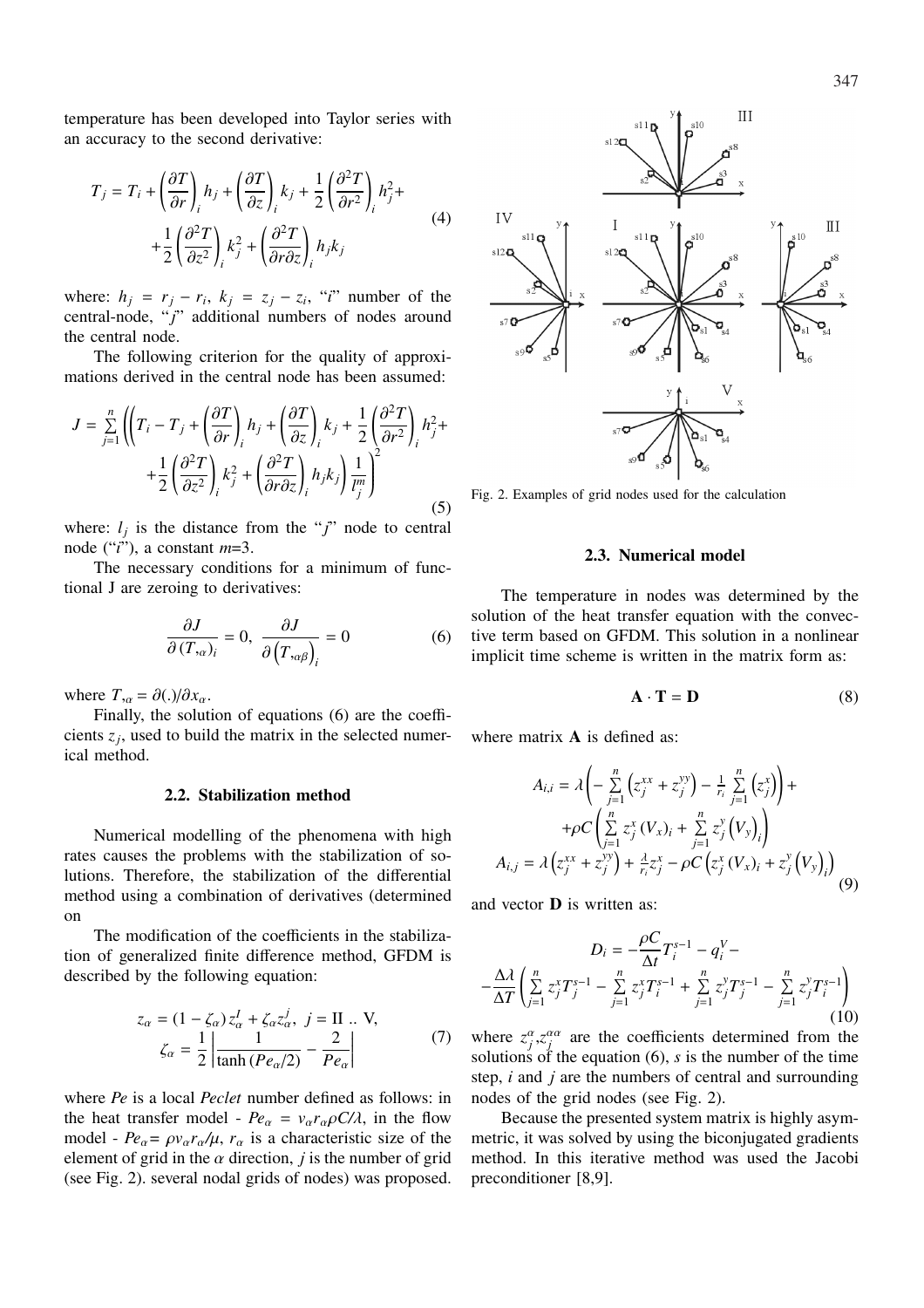### **3. Velocity fields**

In modelling of the hardening process, especially when the coolant is a liquid, should be considered the behavior of the cooling medium. In this process the large changes in the intensity occurring in cooling were caused by convection or forced movement of liquid. The basis for the mathematical description of this movement is the Navier-Stokes equation with the free convection term.

The Navier-Stokes equation is defined as follows [10,11]:

$$
\mu \left( \frac{\partial^2 V_r}{\partial r^2} + \frac{1}{r} \frac{\partial V_r}{\partial r} + \frac{\partial^2 V_r}{\partial z^2} - \frac{V_r}{r^2} \right) - \frac{\partial p}{\partial r} =
$$
\n
$$
= \rho \left( \frac{dV_r}{dt} + V_r \frac{\partial V_r}{\partial r} + V_z \frac{\partial V_r}{\partial z} \right)
$$
\n
$$
\mu \left( \frac{\partial^2 V_z}{\partial r^2} + \frac{1}{r} \frac{\partial V_z}{\partial r} + \frac{\partial^2 V_z}{\partial z^2} \right) - \frac{\partial p}{\partial z} + \rho a_z \beta \left( T - T_{ref} \right) =
$$
\n
$$
= \rho \left( \frac{dV_z}{dt} + V_r \frac{\partial V_z}{\partial r} + V_z \frac{\partial V_z}{\partial z} \right)
$$
\n(11)

where *V*[m/s] is the velocity component in the *r* or *z*-direction,  $\mu$  [kg/ms] is the dynamic viscosity,  $p$  [N/m<sup>2</sup>] is the pressure,  $a_z$  [m/s<sup>2</sup>] is the acceleration component in the z-direction,  $\beta$  [1/K] is the volumetric thermal expansion coefficient, *Tref* [K] is the reference temperature.

The Navier-Stokes equation (11) is supplemented by the continuity equation taking the form:

$$
\frac{\partial V_r}{\partial r} + \frac{V_r}{r} + \frac{\partial V_z}{\partial z} = 0 \tag{12}
$$

Equations (11) and (12) are complemented by appropriate boundary and initial conditions.

The Navier-Stokes equation (11) is solved only in a region filled with the coolant by means of a characteristic based split (CBS) scheme. The CBS scheme is based on the projection method developed by Chorin [12] and described by Zienkiewicz and Codina [10]. In this method an auxiliary velocity field *V*∗ is introduced to uncouple equations (11) and (12).

$$
\frac{V_r^* - V_r^k}{\Delta t} = \frac{\mu}{\rho} \left( \frac{\partial^2 V_r}{\partial r^2} + \frac{1}{r} \frac{\partial V_r}{\partial r} + \frac{\partial^2 V_r}{\partial z^2} - \frac{V_r}{r^2} \right) -
$$

$$
- \left( V_r \frac{\partial V_r}{\partial r} + V_z \frac{\partial V_r}{\partial z} \right)
$$

$$
\frac{V_z^* - V_z^k}{\Delta t} = \frac{\mu}{\rho} \left( \frac{\partial^2 V_z}{\partial r^2} + \frac{1}{r} \frac{\partial V_z}{\partial r} + \frac{\partial^2 V_z}{\partial z^2} \right) +
$$

$$
+ a_z \beta \left( T - T_{ref} \right) - \left( V_r \frac{\partial V_z}{\partial r} + V_z \frac{\partial V_z}{\partial z} \right)
$$
(13)

where  $V_{\alpha}^{k}$  is the velocity component in the *r* or *z*-direction for the previous time step.

The final velocity field is corrected by the pressure increment so that is divergence free:

$$
V_{\alpha} - V_{\alpha}^* = -\frac{\Delta t}{\rho} p_{,\alpha} \tag{14}
$$

By taking the divergence of (14) the following Poisson equation for the pressure is obtained:

$$
\frac{\Delta t}{\rho} \left( \frac{\partial^2 p}{\partial r^2} + \frac{1}{r} \frac{\partial p}{\partial r} + \frac{\partial^2 p}{\partial z^2} \right) = \frac{\partial V_r^*}{\partial r} + \frac{V_r^*}{r} + \frac{\partial V_z^*}{\partial z} \qquad (15)
$$

The final velocity field is corrected by the pressure increment:

$$
V_{\alpha} = V_{\alpha}^* + \Delta V_{\alpha}^*, \ \Delta V_{\alpha}^* = -\frac{\Delta t}{\rho} (p_{,\alpha}) \tag{16}
$$

The momentum equation (13) was solved by GDFM using an implicit time scheme for i-th node of the grid. This solution in the matrix form is written as:

$$
\mathbf{A}^{\alpha} \cdot \mathbf{V}^{\alpha*} = \mathbf{D}^{\alpha} \tag{17}
$$

where matrix  $A^{\alpha}$  is described as:

$$
A_{i,i}^{x} = 1 - \Delta t \left( \frac{\mu}{\rho} \left( -\frac{1}{r_i^2} - \sum_{j=1}^{n} \left( z_j^{xx} + z_j^{yy} \right) + \frac{1}{r_i} \sum_{j=1}^{n} z_j^{x} \right) \right)
$$
  
\n
$$
A_{i,i}^{y} = 1 - \Delta t \left( \frac{\mu}{\rho} \left( -\sum_{j=1}^{n} \left( z_j^{xx} + z_j^{yy} \right) + \frac{1}{r_i} \sum_{j=1}^{n} z_j^{x} \right) \right)
$$
  
\n
$$
A_{i,j}^{\alpha} = \frac{\Delta t \mu}{\rho} \left( -\left( z_j^{xx} + z_j^{yy} \right) - \frac{1}{r_i} z_j^{x} \right)
$$
\n(18)

and vector  $D^{\alpha}$  is written as:

$$
D_i^{\alpha} = (V_{\alpha}^{s-1})_i -
$$
  
- $\Delta t \left( a_{\alpha} \beta (T_i - T_{\infty}) + \left( \sum_{j=1}^n z_j^{(\gamma)} V_{\alpha j}^{s-1} - \sum_{j=1}^n z_j^{(\gamma)} V_{\alpha i}^{s-1} \right) \right)$  (19)

The pressure field is obtained by solving the Poisson equation (15), which in the matrix form is written as:

$$
\mathbf{A} \cdot \mathbf{p} = \mathbf{D} \tag{20}
$$

where matrix  $\vec{A}$  is described as:

$$
A_{i,i} = \frac{1}{\rho} \left( -\sum_{j=1}^{n} \left( z_j^{xx} + z_j^{yy} \right) - \frac{1}{r_i} \sum_{j=1}^{n} \left( z_j^{x} \right) \right)
$$
  

$$
A_{i,j} = \frac{1}{\rho} \left( z_j^{xx} + z_j^{yy} + \frac{z_j^{x}}{r_i} \right)
$$
 (21)

and vector  $\boldsymbol{D}$  is written as:

$$
D_{i} = \frac{1}{\Delta t} \left( \sum_{j=1}^{n} z_{j}^{x} (V_{x}^{*})_{j} - \sum_{j=1}^{n} z_{j}^{x} (V_{x}^{*})_{i} + \sum_{j=1}^{n} z_{j}^{y} (V_{y}^{*})_{j} - \sum_{j=1}^{n} z_{j}^{y} (V_{y}^{*})_{i} + \frac{(V_{x})_{i}}{r_{i}} \right)
$$
(22)

However, the equation (16) in the generalized finite difference method has in the form:  $\overline{a}$ 

$$
\Delta V_{\alpha i}^{*} = -\frac{\Delta t}{\rho} \left( \sum_{j=1}^{n} z_{j}^{(\alpha)} p_{\alpha j} - \sum_{j=1}^{n} z_{j}^{(\alpha)} p_{\alpha i} \right) \tag{23}
$$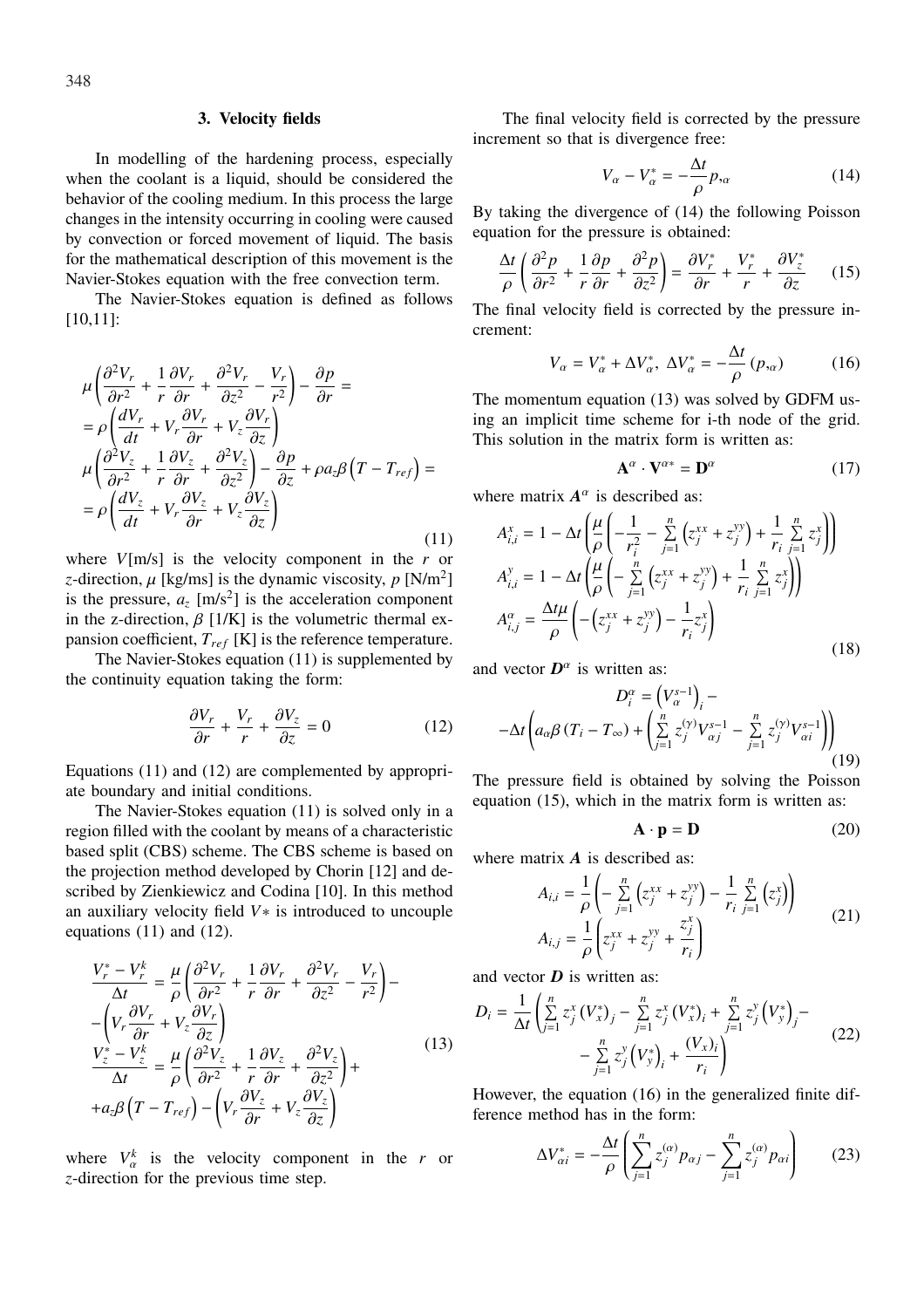#### **4. Phase transformations of cooling**

The modelling of thermal phenomena, except movements of the liquid coolant, should also take into consideration the phase transformations in the solid state. These transformations influence on the temperature field through the heat of transformation and also have a significant impact on the temporary and residual field of stresses. In the paper the macroscopic model of the phase transformations based on an analysis of CCT diagrams has been presented [4,13].

The volume fractions  $\eta_{(.)}(T, t)$  growth during cooling process are calculated by the Avrami equations [13,14].

$$
\eta_{(i)}(T,t) = \min\left\{\eta_{(i\%)}, \tilde{\eta}_{\gamma} - \sum_{j\neq i} \eta_j\right\} \left(1 - \exp\left(-b(T) t^{n(T)}\right)\right) \tag{24}
$$

where:  $\tilde{\eta}_{\gamma}$  is a volume fraction of forming austenite,  $\eta_j$  is volume fraction of phase formed during cooling process,  $\eta_{(i\%)}$  is final fraction of "*i*"-phase estimation of basis on CCT diagrams considered steel. The functions  $b(T)$  and  $n(T)$  depending on temperature as well as on the start  $(t<sub>s</sub>)$  and finish  $(t<sub>f</sub>)$  times of transformation is described by formulas:

$$
n(T) = 6, \frac{12733}{\ln\left(\frac{t_f(T)}{t_s(T)}\right)}, \qquad b(T) = \frac{0,01005}{t_s^{n(T)}}\tag{25}
$$

The results obtained from Avrami equation strongly depend on the assumed CCT diagram analysis. The function determined by the Avrami covers the whole range transformation and must be appropriately modified for the analysis of individual transformation. Is assumes that the function is defined in segments depending on the location of the transformation in the CCT diagram. Coefficients occurring in these functions are obtained from CCT diagram. In presented model kinetics of the phase transformation are determined by the Avrami equations. Three variants of phase kinetics are considered according to informations about creation of particular phase. In paper the model, which determinate the kinetics of individual phases with the use of spline functions is applied. If maximum value of participation of the particular phase and final time of its creation is predicted, the beginning of the phase transformation will be calculated from following equation [4,13]:

$$
t_s\left(t,\eta_{\%},t_f\right) = \left(\frac{t^{\frac{A}{B(\eta_{\%})}}}{t_f}\right)^{\left(\frac{B(\eta_{\%})}{A-B(\eta_{\%})}\right)}
$$
(26)

where:  $\eta_{\%}$  is estimated volume fraction of the last phase.

If the end of first transformation, its maximum participation and starting time of the transformations is known, ending of the transformations will be estimated from below relation [13]:

$$
t_f(t, \eta_{\%}, t_s) = \exp\left(\frac{-A \cdot (\ln(t_s) - \ln(t))}{B(\eta_{\%})}\right) \cdot t_s \qquad (27)
$$

In the case of the phase transformation occurring between others transformations, the start of them is calculated from following equation [13]:

$$
t_s(t_1, \eta_{(1\%)}, t_2, \eta_{(2\%)}) =
$$

$$
= \sqrt[N(\eta_{(1\%)},\eta_{(2\%)})\left(\frac{B(\eta_{(1\%)})}{t_1-A}\right)^{\frac{B(\eta_{(1\%)})}{A-B(\eta_{(1\%)})}} (28)\right)
$$

The coefficients  $A()$ ,  $B()$ , and  $N()$  are calculated using following formulas:

$$
N(\eta_{(1\%)}, \eta_{(2\%)}) = \left(\frac{-A}{B(\eta_{(2\%)})} + 1\right) \left(\frac{B(\eta_{(1\%)})}{A - B(\eta_{(1\%)})}\right) + 1
$$
  
(29)  

$$
A = \exp\left(\ln\left(\frac{\ln\left(1 - \eta'_{f}\right)}{\ln\left(1 - \eta'_{s}\right)}\right)\right), \quad B(\eta_{\%}) = \ln\left(\frac{\ln\left(1 - \eta_{\%}\right)}{\ln\left(1 - \eta'_{s}\right)}\right)
$$
  
(30)

Among considerable factors deciding in primary measure about course of transformation are stress conditions. In this model modification of equations describing kinetics of the phase transformations are introduced [3,15,16]. Influence of the mechanical phenomena on the changes of material microstructure is taken into account. This phenomenon is especially noticeable during the martensite transformation. This effect describes as dependence of start martensite temperature on average and effective stresses.

The phase transformation during the high-rate cooling (transformation austenite to martensite) is determined by classic form of Koistinen-Marburger equation [3,15-17]:  $\overline{1}$ !

$$
\eta_M(T, t) = \left(\tilde{\eta}_{\gamma} - \sum_{i \neq M} \eta_i\right)
$$

$$
\left(1 - \exp\left(-k\left(M_S - T + A_M \sigma_{eff} + B_M \sigma_a\right)\right)\right), \ k = 0.01537
$$

$$
(31)
$$

where:  $\sigma_a = (\sigma_{ii})/3$  – average stress,  $\sigma_{eff}$  =  $\frac{\partial^2}{\partial^2}(\sigma^D \cdot \sigma^D)$  – effective stress,  $\sigma^D$  – deviatoric stresses,  $A_M$  and  $B_M$  coefficients for C45 steel are equal to  $A_M = 1.25 \times 10^{-6}$  [K/Pa],  $B_M = 0.75 \times 10^{-6}$  [K/Pa] [15].

According to eq. 4.31 it can be noticed, that temperature *M<sup>S</sup>* diminishes when average stress is less than zero, otherwise  $M<sub>S</sub>$  rises. Effective stress always cause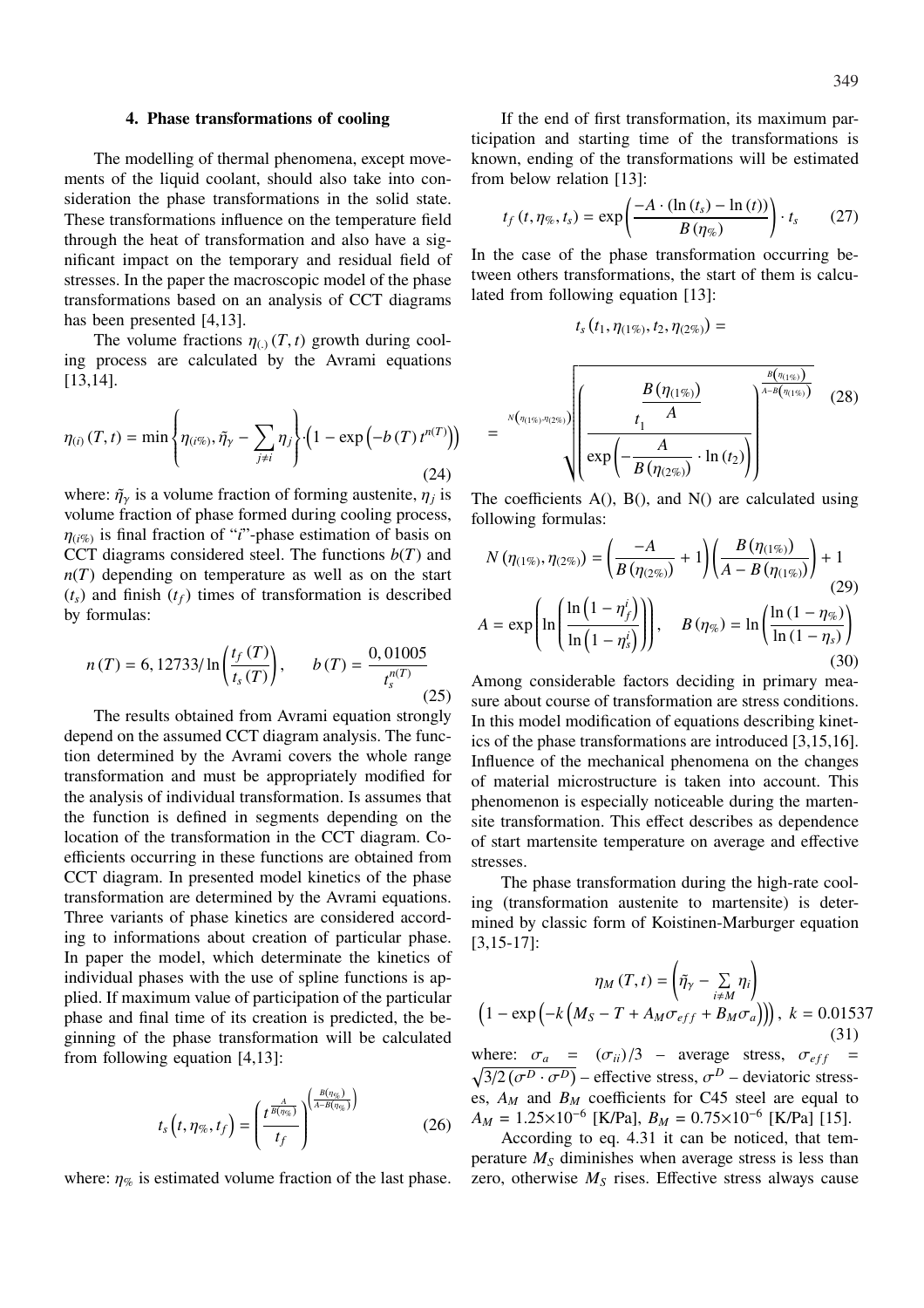the growth  $M<sub>S</sub>$  temperature, so the austenite – martensite transformation is accelerated.

The increase of isotropic strain resulted from the temperature and phase transformation  $(d\varepsilon^{Tph} = d\varepsilon^T +$  $de^{ph}$ ) during heating and cooling is described by formula [4,13]:

$$
d\varepsilon^T = \sum_i \alpha_i(T) \eta_i dT, \quad d\varepsilon^{ph} = \sum_i \varepsilon_i^{ph}(T) d\eta_i \qquad (32)
$$

where:  $\alpha_i$  is a thermal expansion coefficients for "*i*" phase,  $\varepsilon_i^{ph}$  $i^{pn} = \delta V_i / (3V)$  is a strain expansion coefficients for "*i*" transformation. Experimental research and numerical simulations – dilatometric curves, assign these values (thermal and structural expansion coefficients) [13].

The kinetics of the phase transformations during cooling strongly depend on austenisation temperature, therefore model, which exploits two CCT diagrams for C45 steel (880◦C and 1050◦C austenisation temperature) was developed [18,19]. The constructed application uses a pairs of corresponding points of both CCT diagrams. Each of the points located at the curve determining the end of transformation must have the maximum value of transformation.

Continuous cooling transformation diagrams displaced with respect to each other are used to determine intermediate diagram using follows approximation [13].

$$
t_j(T_{Aust}) = \gamma_{Aust} t_j^{1050} + (1 - \gamma_{Aust}) t_j^{880}
$$
  
\n
$$
T_j(T_{Aust}) = \gamma_{Aust} T_j^{1050} + (1 - \gamma_{Aust}) T_j^{880}
$$
  
\n
$$
\eta_{(i\%)j}(T_{Aust}) = \gamma_{Aust} \eta_{(i\%)j}^{1050} + (1 - \gamma_{Aust}) \eta_{(i\%)j}^{880}
$$
\n(33)

Parameter γ*Aust* is described by formula:

$$
\gamma_{Aust} = 0 \qquad \text{for} \qquad T_{\text{max}} < 880^{\circ}\text{C}
$$
\n
$$
\gamma_{Aust} = \frac{T_{\text{max}} - 880}{1050 - 880} \qquad \text{for} \qquad 880^{\circ}\text{C} < T_{\text{max}} < 1050^{\circ}\text{C} \qquad (34)
$$
\n
$$
\gamma_{Aust} = 1 \qquad \qquad \text{for} \qquad T_{\text{max}} > 1050^{\circ}\text{C}
$$

The presented numerical model for numerical simulations of structural and thermal strains during the phase transformation of cooling for different austenization temperature is used.

# **5. Evaluations of the models**

Numerical models are only a closer reality. Developed mathematical models contain some simplifications influencing on the accuracy of the solution. Therefore, a comparative analysis between calculated and reference results (experimental results and numerical benchmarks) is presented.

The differential equation of heat transport using a generalized finite difference method in the control area  $\Omega$  was solved. The rectangular geometry of dimensions  $1.0\times1.0$  [m], the initial and boundary conditions were adopted in such a way, that numerical calculations results of the approximate solution can be compared to an existing analytical solution.

As an initial condition we assumed, that the entire area  $T_0(x_\alpha)$ =300 [K] and the boundary conditions were follows:

- on the left boundary  $(\Gamma, x=0)$  the Dirichlet condition  $T_D(x=0)=1000$  [K]
- on the other edge the Neumann condition  $q =$  $-\lambda \frac{\partial T}{\partial n}$  $\frac{\partial T}{\partial n} = 0$  [W/m<sup>2</sup>]

For this case, the analytical solution has the following form [20]:

$$
T(x,t) = \frac{1}{2} \left( T^D - T_0 \right) \left( erf c \left( \frac{x - ut}{\sqrt{4Dt}} \right) + \exp \left( \frac{ux}{D} \right) erf c \left( \frac{x + ut}{\sqrt{4Dt}} \right) \right) + T_0
$$
\n(35)

where *D=*λ*/(*ρ*C)*.

The obtained results are shown in Figure 3.



Fig. 3. The comparison of numerical model with the analytical solution,  $u=1$  [m/s],  $t=0.5$  [s],  $\lambda=0.5$  [W/mK],  $\rho=1$  [kg/m<sup>3</sup>],  $C=1000$  $[J/kgK]$ 

The numerical model of coolant flow was verified using the numerical benchmarks involving a forced flow in a closed area with a movable top wall  $(Fig. 4)$  – Driven Cavity Test (Ghia et al.) [21]. The conditions of the test were as follows: area dimension  $d=1$  [m], density  $\rho=1$ [kg/m<sup>3</sup>], dynamic viscosity  $\mu$  [kg/ms].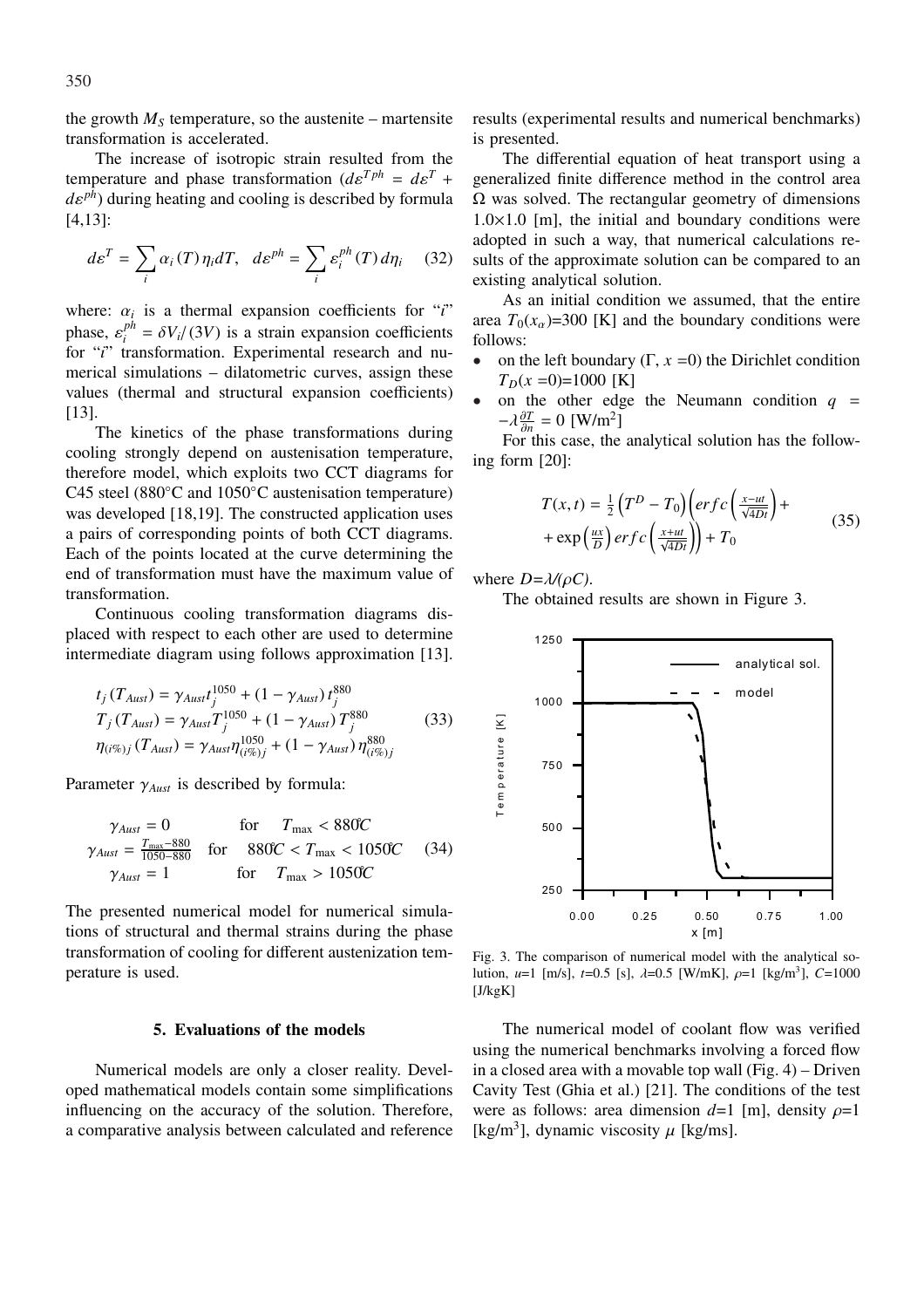

Fig. 4. The comparison of calculation results with the numerical benchmark for the grid 150×150 nodes, a) *Re*=100, b) *Re*=400, c) *Re*=1000

The experimental research to validate the method used to determine the kinetics of the phase transformations during cooling was made. The objects of research were specimens made from C45 steel. The experimental research was done on thermal cycle simulators: SMITWELD TCS 1405, which is the property of Institute of Mechanics and Machine Design of Technical University of Częstochowa. Heating in the dilatometer is realized by the inductive method, while the cooling is executed by water inside the specimen. The dimensions of specimens were  $11\times11\times55$  [mm]. In the experimental research the phase transformations during the cooling of continuous steel C45 exposed to quick heating and cooling with different rates (heating  $-100$  [ $°C/s$ ], cooling  $-$ 10, 30, 200  $\lceil \degree C/s \rceil$  were investigated.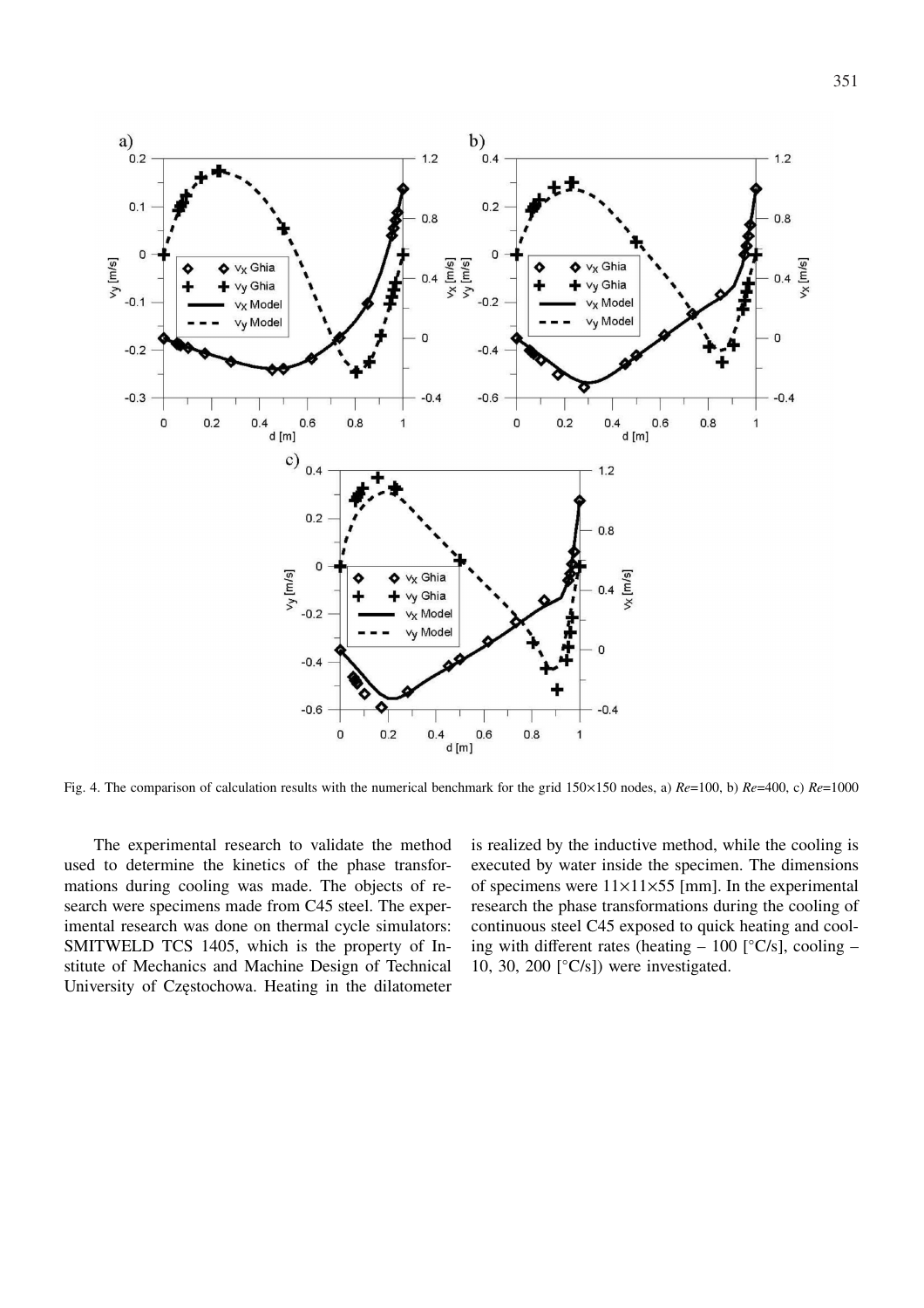

Fig. 5. The verification of the model of the phase transformations – dilatometric tests a) 10, b) 30, c) 200  $[^{\circ}C/s]$ 

## **6. Examples of calculation**

The geometry of the hardening parts surrounded by cooling liquid is presented in Fig. 6. The effect of coolant motion on distribution of bainite, martensite, thermal and structural strains was investigated. The comparative analysis of the results of calculations for the model without (example A) and with (example B) taking into account movement of coolant has been carried out. In the

paper the calculation for the axisymmetric element with the notch (example C) was presented. The dimensions of the both steel elements are  $r=0.04$  [m],  $h=0.06$  [m], the dimensions of the notch are  $0.005 \times 0.02$  [m], the radius of the container with the coolant is 0.12 [m], height is 0.12 [m]. The results of numerical solutions show the effect of the notch in the shaft on the cooling rates and fields of the kinetics of the phases. In the presented examples only natural convection is taken into account.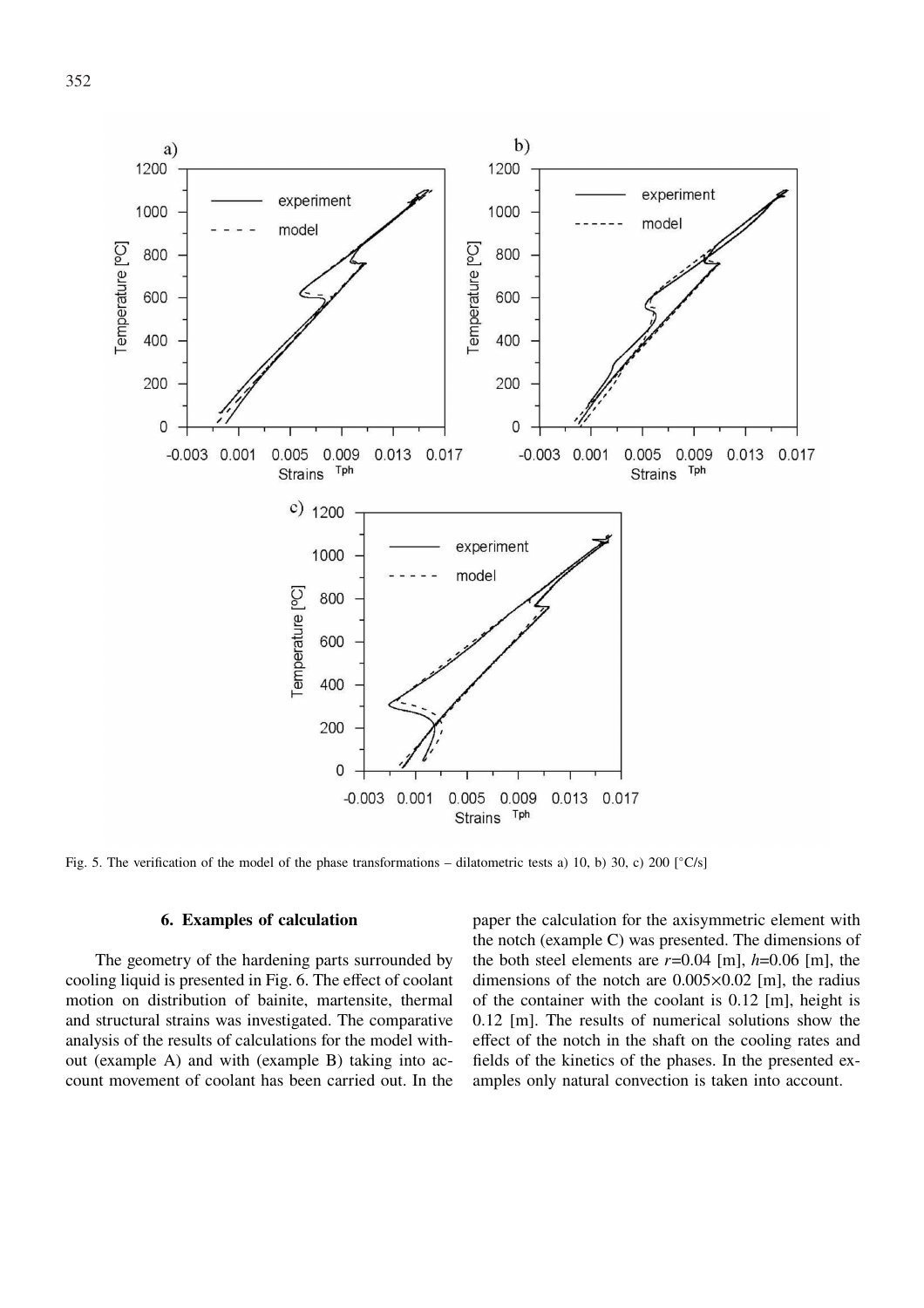

Fig. 6. Geometry of the analyzed regions for calculations a) without and with, b) with taking into account movement of coolant

Following boundary and initial conditions were introduced for the heat transport equation:

- Newton boundary condition on external boundary Γ*<sup>L</sup>* with  $\alpha$ =300 [W/m<sup>2</sup>K],  $T_{\infty}$ =300 [K],
- Neumann boundary condition on axial boundary Γ*<sup>A</sup>* with  $q=0$  [W/m<sup>2</sup>],
- Dirichlet boundary condition on external boundary Γ*<sup>D</sup>* with *TD*=300 [K],
- ideal contact between hardening element and coolant on internal boundary Γ*S*,
- the initial temperature of a hardening element was equal to  $T_H$ =1200 [K],
- the initial temperature of coolant  $T_C$ =300 [K].

Following boundary and initial conditions completed the Navier-Stokes equation:

- Dirichlet boundary condition on boundaries Γ*L*, Γ*A*,  $\Gamma_D$  with  $V_\alpha$ =0 [m/s],
- initial velocities in coolant  $V_\alpha = 0$  [m/s],
- reference temperature in coolant  $T_{Ref}$ =300 [K].

The CCT diagram for austenitization temperature was determined for 1200 [K] and was used in calculations. Material properties used in calculations are collected in Tables 1-2.

The material properties of hardening elements and coolant

| Material property           | Hardening element | Coolant             |
|-----------------------------|-------------------|---------------------|
| $\lambda$ [W/mK]            | 48.1              | 68                  |
| C[J/kgK]                    | 500               | 1045                |
| $\rho$ [kg/m <sup>3</sup> ] | 7760              | 852                 |
| $\mu$ [kg/ms]               |                   | $2.64\times10^{-4}$ |
| $\beta$ [1/K]               |                   | $2.71\times10^{-4}$ |

TABLE 1

The thermal and structural strain coefficients

| Phase          | $\alpha_i$ [1/K]     | $\gamma_i$           |
|----------------|----------------------|----------------------|
| Austenite      | $2.178\times10^{-5}$ | $1.986\times10^{-3}$ |
| Ferrite        | $1.534\times10^{-5}$ | $3.055\times10^{-3}$ |
| Pearlite       | $1.534\times10^{-5}$ | $3.055\times10^{-3}$ |
| <b>Bainite</b> | $1.171\times10^{-5}$ | $4.0\times10^{-3}$   |
| Martensite     | $1.36\times10^{-5}$  | $6.5 \times 10^{-3}$ |

In the Figure 7 very large difference between fields of temperature for analyzed cases is displayed. If the convective movement of coolant is not take into account, then occurs significant decrease of the cooling rate of steel element.

The effect of notch in steel element on the field of coolant flow In the Figure 8 is presents. It shows the difficult of modelling coolant trough the boundary conditions.

The high rate of cooling occurs in the case, where the movement of coolant, favors a deeper hardening area is taking into account. This is visible on the diagrams presenting the fields bainitic and martensitic structures. (Figs 9,10,12,13). The thermal and structural strains occurring in steel element after hardening process for presented cases are shown in the Figure 11.

TABLE 2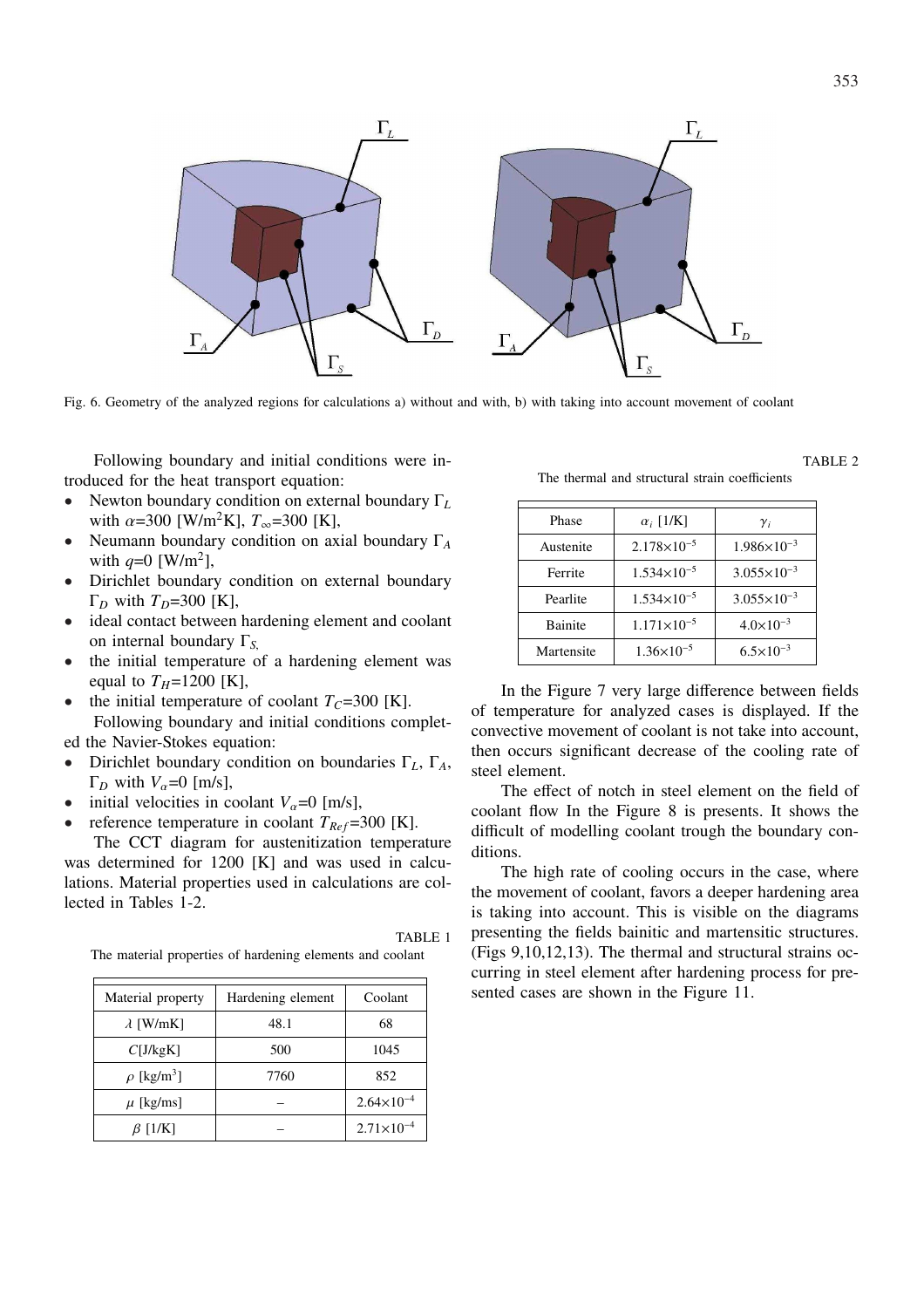

Fig. 7. Sample fields of temperature – after time *t*=4 [s], a) without (example A), b) with (example B) movement of coolant



Fig. 8. Sample fields of motion vectors – after time *t*=4 [s], a) element without the notch (example B), b) element with the notch (example C)



Fig. 9. The field of martensite – after cooling, a) without (example A), b) with (example B) movement of coolant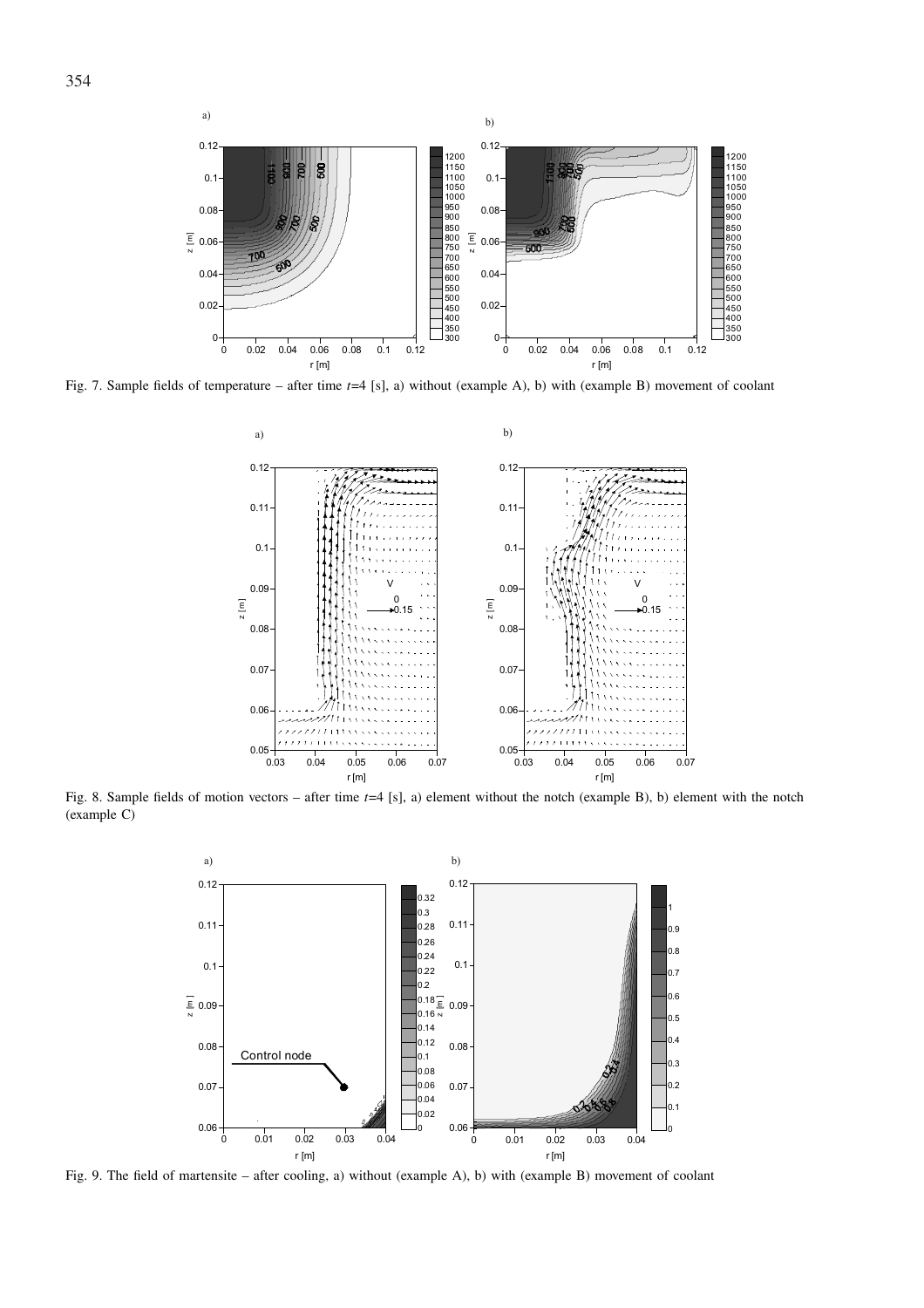

Fig. 10. The field of bainite – after cooling, a) without (example A), b) with (example B) movement of coolant



Fig. 11. The fields of thermal and structural strains – after cooling, a) without (example A), b) with (example B) movement of coolant



Fig. 12. The fields of phase fraction – hardening process for the shaft with the notch, a) martensite, b) bainite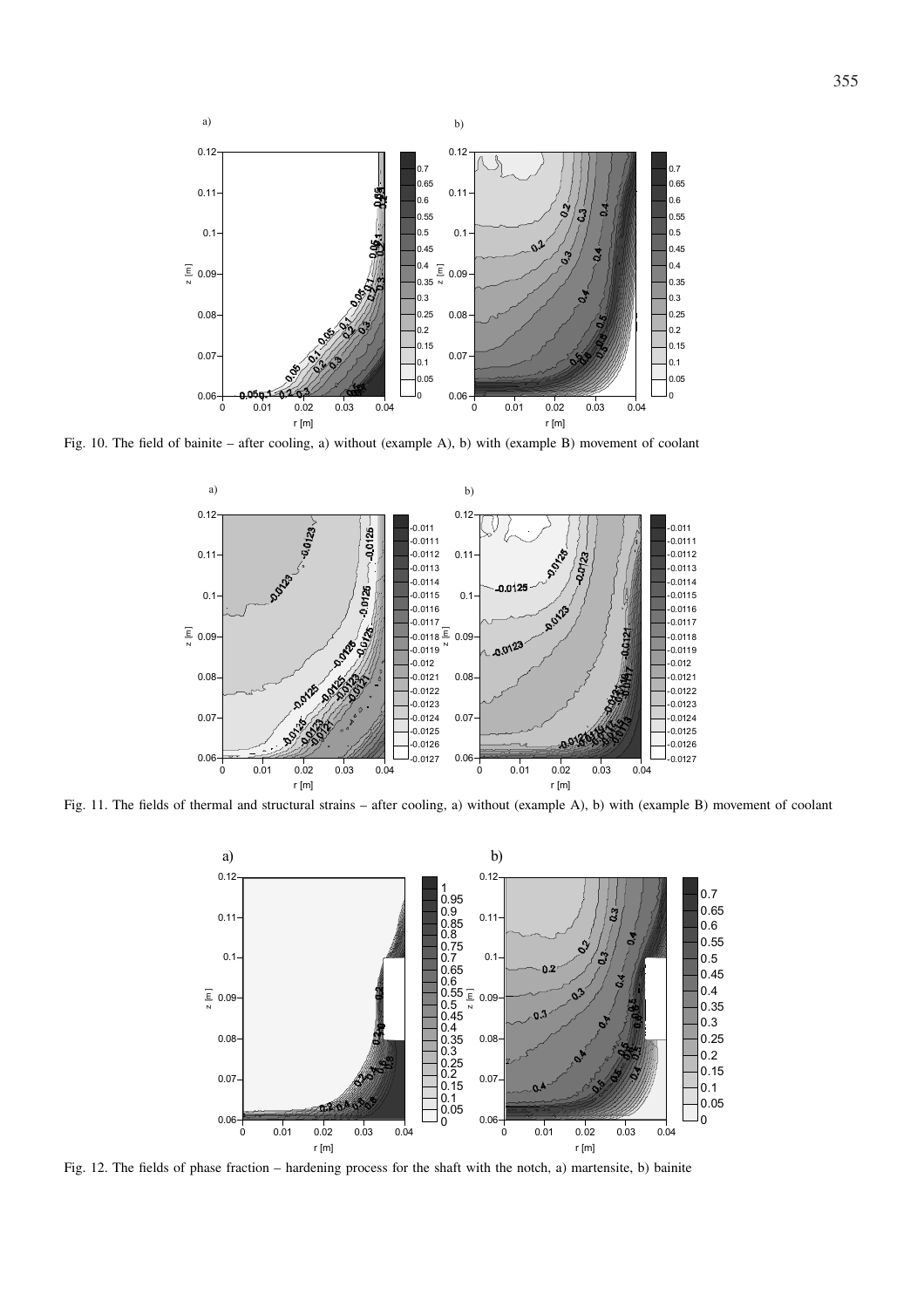356



Fig. 13. The kinetics of phase in control node (see Fig. 9), a) without (example A), b) with (example B) movement of coolant

The phase transformations according to time are presented in diagrams 13. In the control nodes (see Fig. 9) the concentration of bainite is greater than 0.32 in the first variant of simulation while in the second one gives result about 0.54. The concentration of martensite in these nodes is greater than 0.16 in variant with motions of coolant. It proves significant effect of coolant motion on hardening process.

## **7. Conclusion**

The paper presents a complex numerical model for heat treatment of steel with the movement of coolant. The solutions of the numerical model of phase transformations, temperature and coolant flow are in good conformity with the reference results (analytical solution, numerical benchmarks and experimental researches). The presented macroscopic model of phase transformation may be used to estimate of kinetics and distribution of phases in the solid state for a large number of types of steel. However, a precise CCT and CHT diagrams are required.

Comparing the solutions with and without notch in the shaft the changes in the distributions of the phase transformations due to different profile of cooling can see. In this example, it can be concluded that the predict ability of the effect of coolant on hardened element, the temperature, rate and direction of flow for geometrically complex parts is difficult without numerical modelling.

Significant differences in spatial distribution of bainite and martensite in case of considering coolant motion during hardening process in comparison with variant neglecting velocities are noticed. Cooling rates during early stage of process are definitely higher if motion of the liquid is taken into account. It results from intensive mixing of hot and cold material according to temperature gradients.

Selected numerical method can be successfully applied to problems with irregular grids. GFDM is effective in the modelling processes for complex geometries. The stabilization of this method allows one to model the flow with large values of forced coolant velocity. Without the presented stabilization, this numerical model does not lead to accurate results for the large *Peclet* numbers. This model may be used to estimate the temperature field during a cooling process for hardening steel tools. The using of complex models hardening allows the modelling of the real conditions of processes. Taking into account velocity of coolant makes it possible to determine the conditions of cooling components with complex shapes.

#### **REFERENCES**

- [1] Y.J. L a n, D.Z. L i, Y.Y. L i, Modeling austenite decomposition into ferrite at different cooling rate in low-carbon steel with cellular automaton method, Acta Materialia **52**, 1721-1729 (2004).
- [2] K.J. Lee, Characteristics of heat generation during transformation in carbon steels, Scripta Materialia **40**, 735-742 (1999).
- [3] J. R o n d a, G.J. O l i v e r, Consistent thermo-mechano-metallurgical model of welded steel with unified approach to derivation of phase evolution laws and transformation-induced plasticity, Comput. Methods Appl. Mech. Engrg. **189**, 361-417 (2000).
- [4] A. B o k o t a, A. K u l a w i k, Model and numerical analysis of hardening process phenomena for medium-carbon steel, Archives of Metallurgy and Materials **52**, 2, 337-346 (2007).